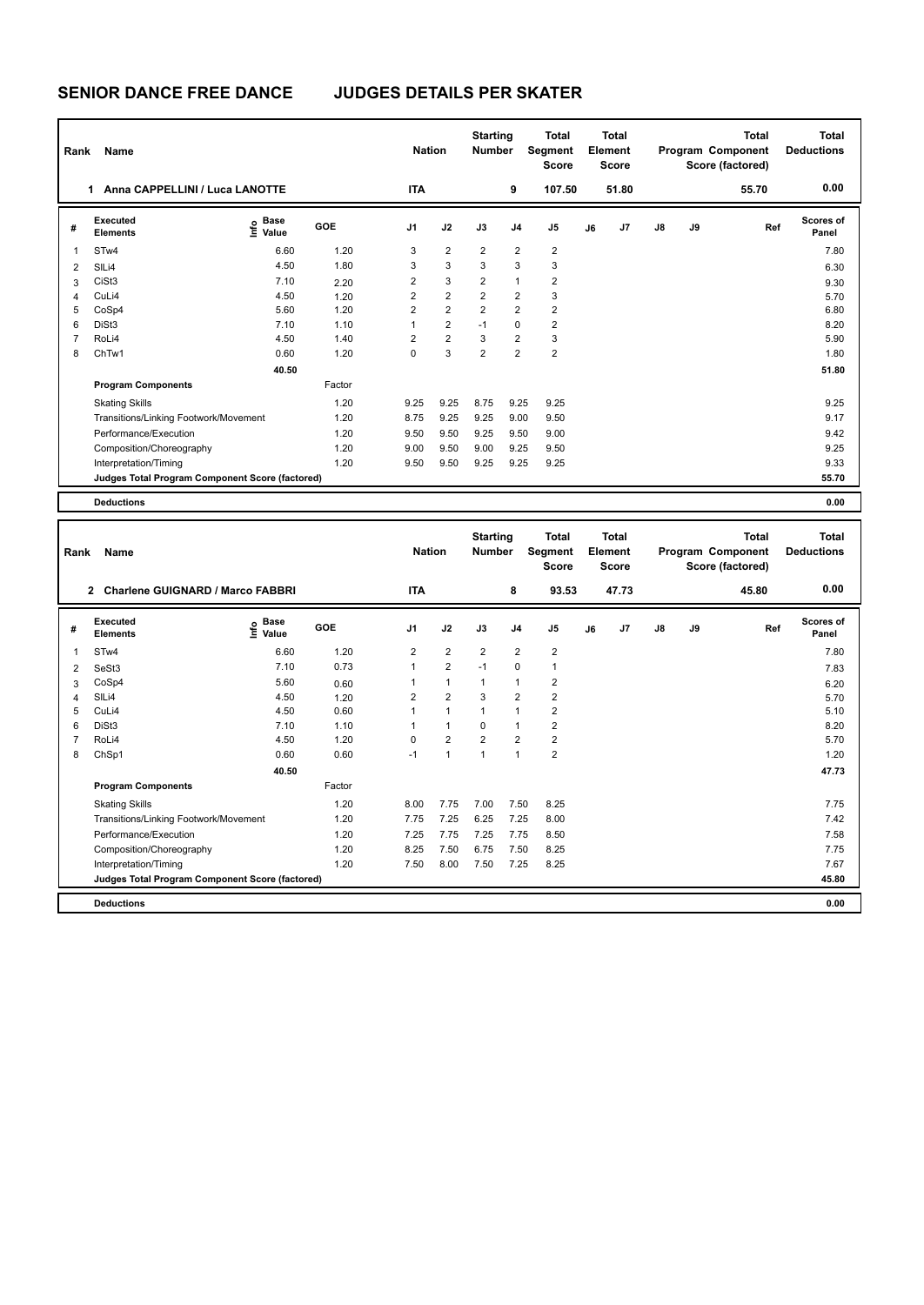| Rank | <b>Name</b>                                     |                              |         |                | <b>Nation</b>  |              | <b>Starting</b><br><b>Number</b> | <b>Total</b><br><b>Total</b><br>Segment<br>Element<br><b>Score</b><br><b>Score</b> |    |       | <b>Total</b><br>Program Component<br>Score (factored) |    |       | <b>Total</b><br><b>Deductions</b> |
|------|-------------------------------------------------|------------------------------|---------|----------------|----------------|--------------|----------------------------------|------------------------------------------------------------------------------------|----|-------|-------------------------------------------------------|----|-------|-----------------------------------|
|      | Misato KOMATSUBARA / Andrea FABBRI<br>3         |                              |         | <b>ITA</b>     |                |              | 7                                | 76.83                                                                              |    | 41.53 |                                                       |    | 35.30 | 0.00                              |
| #    | Executed<br><b>Elements</b>                     | <b>Base</b><br>lnfo<br>Value | GOE     | J <sub>1</sub> | J2             | J3           | J <sub>4</sub>                   | J <sub>5</sub>                                                                     | J6 | J7    | $\mathsf{J}8$                                         | J9 | Ref   | Scores of<br>Panel                |
| 1    | SILi4                                           | 4.50                         | 0.60    | 1              | $\mathbf{1}$   | $\mathbf{1}$ | $\overline{1}$                   | $\overline{2}$                                                                     |    |       |                                                       |    |       | 5.10                              |
| 2    | CiSt <sub>2</sub>                               | 5.60                         | $-0.33$ | 0              | $\mathbf 0$    | $-1$         | $-1$                             | 1                                                                                  |    |       |                                                       |    |       | 5.27                              |
| 3    | CuLi3                                           | 4.00                         | $-0.17$ | 0              | $\mathbf 0$    | $-1$         | $-1$                             | $\mathbf 0$                                                                        |    |       |                                                       |    |       | 3.83                              |
| 4    | CoSp4                                           | 5.60                         | 0.40    | 0              | $\mathbf 0$    | 1            | $\overline{1}$                   |                                                                                    |    |       |                                                       |    |       | 6.00                              |
| 5    | STw4                                            | 6.60                         | 0.60    | 1              | $\mathbf 0$    |              | 1                                |                                                                                    |    |       |                                                       |    |       | 7.20                              |
| 6    | DiSt <sub>3</sub>                               | 7.10                         | 0.73    | 0              | $\overline{1}$ |              | $\mathbf 0$                      |                                                                                    |    |       |                                                       |    |       | 7.83                              |
| 7    | RoLi4                                           | 4.50                         | 0.60    | 1              | $\overline{1}$ |              | $\overline{1}$                   | $\mathbf{1}$                                                                       |    |       |                                                       |    |       | 5.10                              |
| 8    | ChLi1                                           | 0.60                         | 0.60    | 1              | $\overline{1}$ | 1            | $\overline{1}$                   | $\overline{2}$                                                                     |    |       |                                                       |    |       | 1.20                              |
|      |                                                 | 38.50                        |         |                |                |              |                                  |                                                                                    |    |       |                                                       |    |       | 41.53                             |
|      | <b>Program Components</b>                       |                              | Factor  |                |                |              |                                  |                                                                                    |    |       |                                                       |    |       |                                   |
|      | <b>Skating Skills</b>                           |                              | 1.20    | 6.00           | 6.50           | 5.50         | 5.50                             | 6.75                                                                               |    |       |                                                       |    |       | 6.00                              |
|      | Transitions/Linking Footwork/Movement           |                              | 1.20    | 5.50           | 6.00           | 5.00         | 5.00                             | 6.25                                                                               |    |       |                                                       |    |       | 5.50                              |
|      | Performance/Execution                           |                              | 1.20    | 5.25           | 6.25           | 6.00         | 5.75                             | 6.50                                                                               |    |       |                                                       |    |       | 6.00                              |
|      | Composition/Choreography                        |                              | 1.20    | 5.00           | 6.25           | 5.50         | 5.50                             | 7.00                                                                               |    |       |                                                       |    |       | 5.75                              |
|      | Interpretation/Timing                           |                              | 1.20    | 5.00           | 6.25           | 6.25         | 6.00                             | 6.75                                                                               |    |       |                                                       |    |       | 6.17                              |
|      | Judges Total Program Component Score (factored) |                              |         |                |                |              |                                  |                                                                                    |    |       |                                                       |    |       | 35.30                             |
|      | <b>Deductions</b>                               |                              |         |                |                |              |                                  |                                                                                    |    |       |                                                       |    |       | 0.00                              |

**Total Deductions Total Program Component Score (factored) Total Element Score Total Segment Score Starting Rank Name Nation Number # Executed Elements Base Value GOE J1 J2 J3 J4 J5 J6 J7 J8 J9 Scores of Panel** 1 6.60 0.03 1 1 -1 -1 0 **Ref**  STw4 6.63 **Info 4 Cecilia TORN / Jussiville PARTENEN FIN 5 75.93 39.43 36.50 0.00** 2 CuLi4 4.50 0.60 1 2 1 1 1 5.10 3 SeSt2 5.60 0.37 0 1 0 0 1 5.97 4 SlLi4 4.50 0.40 1 1 1 0 -1 4.90 5 CoSp2 3.60 0.60 1 2 1 1 1 4.20 6 DiSt2 5.60 0.73 0 1 1 0 1 6.33 7 RoLi4 4.50 0.60 1 1 1 1 1 5.10 8 ChSp1 0.60 0.60 1 2 1 1 1 1.20  **35.50 39.43 Program Components**  Skating Skills 6.25 6.50 5.50 6.00 Factor 1.20 6.25 6.50 5.50 5.50 6.00 Transitions/Linking Footwork/Movement 1.20 6.00 6.50 5.00 5.25 5.25 5.50 Performance/Execution 1.20 1.20 6.50 7.00 6.00 5.75 5.75 6.08 5.98 6.08<br>1.20 7.00 7.00 6.25 6.00 6.25 6.00 6.25 6.00 6.25 6.00 6.25 6.00 6.25 6.50 Composition/Choreography 1.20 7.00 7.00 6.25 6.00 6.25 Interpretation/Timing 1.20 6.75 7.00 6.00 6.00 6.50 6.42 6.42 **Deductions 0.00 Judges Total Program Component Score (factored) 36.50**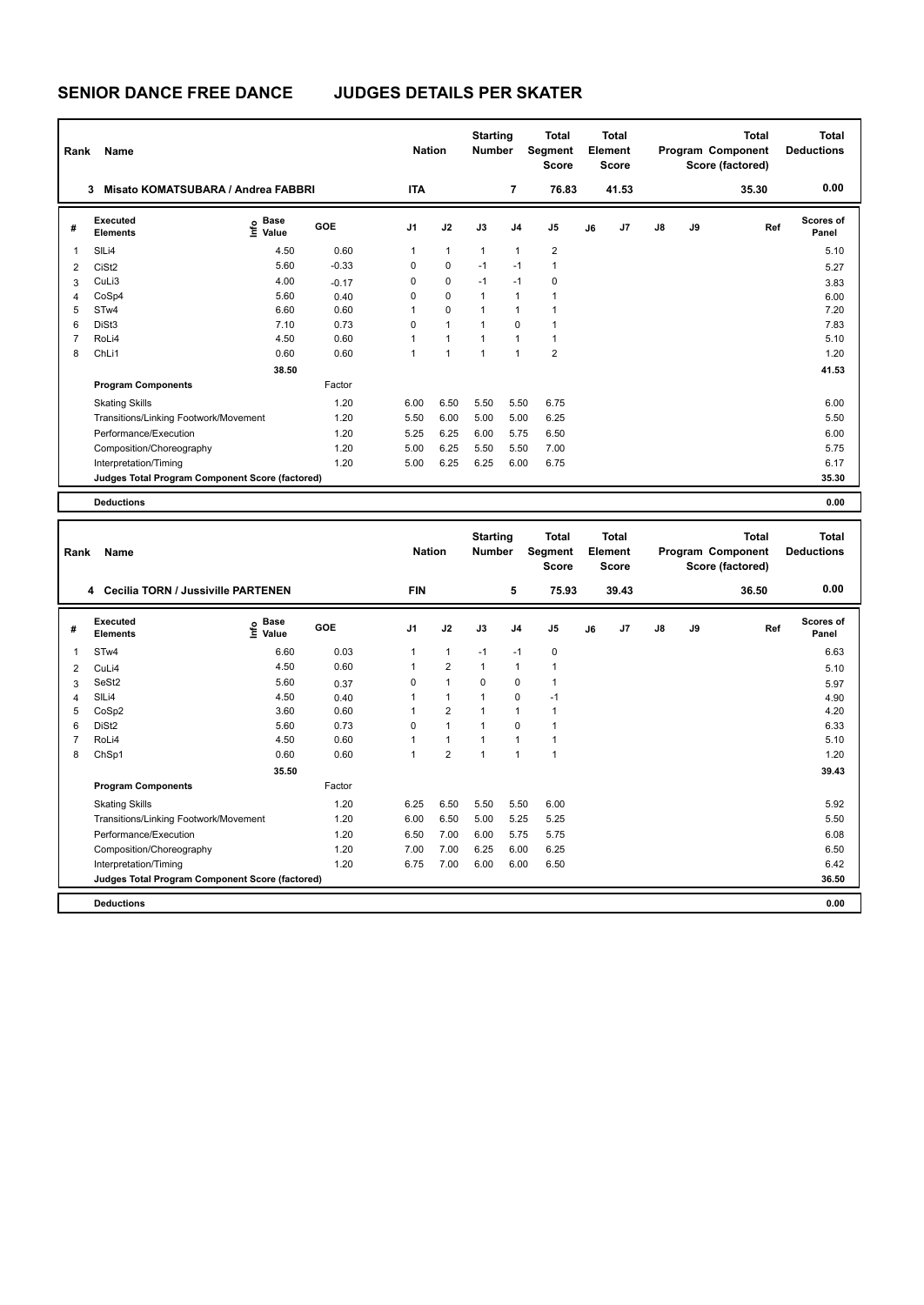| Rank | <b>Name</b>                                     |                                  |        |                | <b>Nation</b>  |                | <b>Starting</b><br><b>Number</b> | <b>Total</b><br>Segment<br><b>Score</b> |    | Total<br>Element<br><b>Score</b> |               | <b>Total</b><br>Program Component<br>Score (factored) |       | Total<br><b>Deductions</b> |
|------|-------------------------------------------------|----------------------------------|--------|----------------|----------------|----------------|----------------------------------|-----------------------------------------|----|----------------------------------|---------------|-------------------------------------------------------|-------|----------------------------|
|      | 5 Viktorya KAVALIOVA / Yurii BIELIAEV           |                                  |        | <b>BLR</b>     |                |                | 6                                | 73.50                                   |    | 37.00                            |               |                                                       | 36.50 | 0.00                       |
| #    | <b>Executed</b><br><b>Elements</b>              | <b>Base</b><br>e Base<br>⊆ Value | GOE    | J <sub>1</sub> | J2             | J3             | J <sub>4</sub>                   | J <sub>5</sub>                          | J6 | J <sub>7</sub>                   | $\mathsf{J}8$ | J9                                                    | Ref   | Scores of<br>Panel         |
| 1    | CiSt <sub>2</sub>                               | 5.60                             | 1.10   | 0              | $\overline{2}$ | 1              | $\overline{1}$                   | $\overline{1}$                          |    |                                  |               |                                                       |       | 6.70                       |
| 2    | CoSp4                                           | 5.60                             | 0.60   | 1              | $\mathbf{1}$   | 1              | $\overline{1}$                   | 0                                       |    |                                  |               |                                                       |       | 6.20                       |
| 3    | SILi4                                           | 4.50                             | 0.40   | 0              | $\mathbf 0$    | $\overline{1}$ | $\overline{1}$                   | 1                                       |    |                                  |               |                                                       |       | 4.90                       |
| 4    | CuLi3                                           | 4.00                             | 0.60   | 1              | $\mathbf{1}$   | 1              | $\overline{1}$                   | 1                                       |    |                                  |               |                                                       |       | 4.60                       |
| 5    | DiSt <sub>2</sub>                               | 5.60                             | 0.00   | $-1$           | $\overline{1}$ | 0              | 0                                | 0                                       |    |                                  |               |                                                       |       | 5.60                       |
| 6    | STw1                                            | 3.10                             | 0.20   | 1              | $\overline{1}$ | $\Omega$       | 0                                | 0                                       |    |                                  |               |                                                       |       | 3.30                       |
| 7    | RoLi4                                           | 4.50                             | 0.40   | $-1$           | $\overline{1}$ | 1              | $\overline{1}$                   | 0                                       |    |                                  |               |                                                       |       | 4.90                       |
| 8    | ChSp1                                           | 0.60                             | 0.20   | $-2$           | $\Omega$       | $\Omega$       | $\overline{1}$                   | $\overline{1}$                          |    |                                  |               |                                                       |       | 0.80                       |
|      |                                                 | 33.50                            |        |                |                |                |                                  |                                         |    |                                  |               |                                                       |       | 37.00                      |
|      | <b>Program Components</b>                       |                                  | Factor |                |                |                |                                  |                                         |    |                                  |               |                                                       |       |                            |
|      | <b>Skating Skills</b>                           |                                  | 1.20   | 6.25           | 6.75           | 6.25           | 6.75                             | 5.75                                    |    |                                  |               |                                                       |       | 6.42                       |
|      | Transitions/Linking Footwork/Movement           |                                  | 1.20   | 5.75           | 6.50           | 5.25           | 6.25                             | 5.00                                    |    |                                  |               |                                                       |       | 5.75                       |
|      | Performance/Execution                           |                                  | 1.20   | 6.25           | 6.75           | 6.00           | 6.75                             | 5.50                                    |    |                                  |               |                                                       |       | 6.33                       |
|      | Composition/Choreography                        |                                  | 1.20   | 6.00           | 6.50           | 6.25           | 6.75                             | 5.75                                    |    |                                  |               |                                                       |       | 6.25                       |
|      | Interpretation/Timing                           |                                  | 1.20   | 5.50           | 6.75           | 4.75           | 6.00                             | 5.50                                    |    |                                  |               |                                                       |       | 5.67                       |
|      | Judges Total Program Component Score (factored) |                                  |        |                |                |                |                                  |                                         |    |                                  |               |                                                       |       | 36.50                      |
|      | <b>Deductions</b>                               |                                  |        |                |                |                |                                  |                                         |    |                                  |               |                                                       |       | 0.00                       |

|                | Name<br>Rank                                    |                                         |         |                | <b>Nation</b> |                | <b>Starting</b><br><b>Number</b> | <b>Total</b><br>Segment<br><b>Score</b> | <b>Total</b><br>Element<br><b>Score</b> |       |               |    | <b>Total</b><br>Program Component<br>Score (factored) | <b>Total</b><br><b>Deductions</b> |
|----------------|-------------------------------------------------|-----------------------------------------|---------|----------------|---------------|----------------|----------------------------------|-----------------------------------------|-----------------------------------------|-------|---------------|----|-------------------------------------------------------|-----------------------------------|
|                | Victoria MANNI / Saverio GIACOMELLI<br>6        |                                         |         | <b>ITA</b>     |               |                | 4                                | 70.20                                   |                                         | 38.40 |               |    | 31.80                                                 | 0.00                              |
| #              | Executed<br><b>Elements</b>                     | $\mathbf{e}$ Base<br>$\mathbf{e}$ Value | GOE     | J <sub>1</sub> | J2            | J3             | J <sub>4</sub>                   | J <sub>5</sub>                          | J6                                      | J7    | $\mathsf{J}8$ | J9 | Ref                                                   | Scores of<br>Panel                |
| 1              | CiSt <sub>2</sub>                               | 5.60                                    | 1.10    |                | $\mathbf 0$   | $\mathbf{1}$   | $\mathbf{1}$                     | 1                                       |                                         |       |               |    |                                                       | 6.70                              |
| 2              | RoLi2                                           | 3.00                                    | 0.20    | $-2$           | $\mathbf 0$   | $\mathbf{1}$   | $\mathbf{1}$                     | $\mathbf 0$                             |                                         |       |               |    |                                                       | 3.20                              |
| 3              | MiSt <sub>3</sub>                               | 7.10                                    | 0.00    | $-1$           | $\mathbf 0$   | 0              | 0                                | $\mathbf 0$                             |                                         |       |               |    |                                                       | 7.10                              |
| 4              | CoSp3                                           | 4.60                                    | 0.20    | 0              | $\mathbf{1}$  | $\Omega$       | $\mathbf 0$                      | 1                                       |                                         |       |               |    |                                                       | 4.80                              |
| 5              | CuLi4                                           | 4.50                                    | 0.60    |                | $\mathbf{1}$  | $\overline{1}$ | $\mathbf{1}$                     | 1                                       |                                         |       |               |    |                                                       | 5.10                              |
| 6              | STw <sub>3</sub>                                | 5.60                                    | $-0.17$ | $\Omega$       | $\mathbf 0$   | $-1$           | $-1$                             | $\mathbf 0$                             |                                         |       |               |    |                                                       | 5.43                              |
| $\overline{7}$ | ChSp1                                           | 0.60                                    | 0.37    | $-1$           | $-1$          | $\mathbf{1}$   | $\mathbf{1}$                     | 1                                       |                                         |       |               |    |                                                       | 0.97                              |
| 8              | SIL <sub>i4</sub>                               | 4.50                                    | 0.60    | 1              | $-1$          | $\mathbf{1}$   | $\mathbf{1}$                     | 1                                       |                                         |       |               |    |                                                       | 5.10                              |
|                |                                                 | 35.50                                   |         |                |               |                |                                  |                                         |                                         |       |               |    |                                                       | 38.40                             |
|                | <b>Program Components</b>                       |                                         | Factor  |                |               |                |                                  |                                         |                                         |       |               |    |                                                       |                                   |
|                | <b>Skating Skills</b>                           |                                         | 1.20    | 5.00           | 5.50          | 4.75           | 5.00                             | 5.75                                    |                                         |       |               |    |                                                       | 5.17                              |
|                | Transitions/Linking Footwork/Movement           |                                         | 1.20    | 4.75           | 4.75          | 4.25           | 4.75                             | 5.75                                    |                                         |       |               |    |                                                       | 4.75                              |
|                | Performance/Execution                           |                                         | 1.20    | 5.25           | 5.25          | 5.50           | 5.50                             | 5.50                                    |                                         |       |               |    |                                                       | 5.42                              |
|                | Composition/Choreography                        |                                         | 1.20    | 5.00           | 5.25          | 6.00           | 5.50                             | 6.00                                    |                                         |       |               |    |                                                       | 5.58                              |
|                | Interpretation/Timing                           |                                         | 1.20    | 4.75           | 5.50          | 5.75           | 5.50                             | 5.75                                    |                                         |       |               |    |                                                       | 5.58                              |
|                | Judges Total Program Component Score (factored) |                                         |         |                |               |                |                                  |                                         |                                         |       |               |    |                                                       | 31.80                             |
|                | <b>Deductions</b>                               |                                         |         |                |               |                |                                  |                                         |                                         |       |               |    |                                                       | 0.00                              |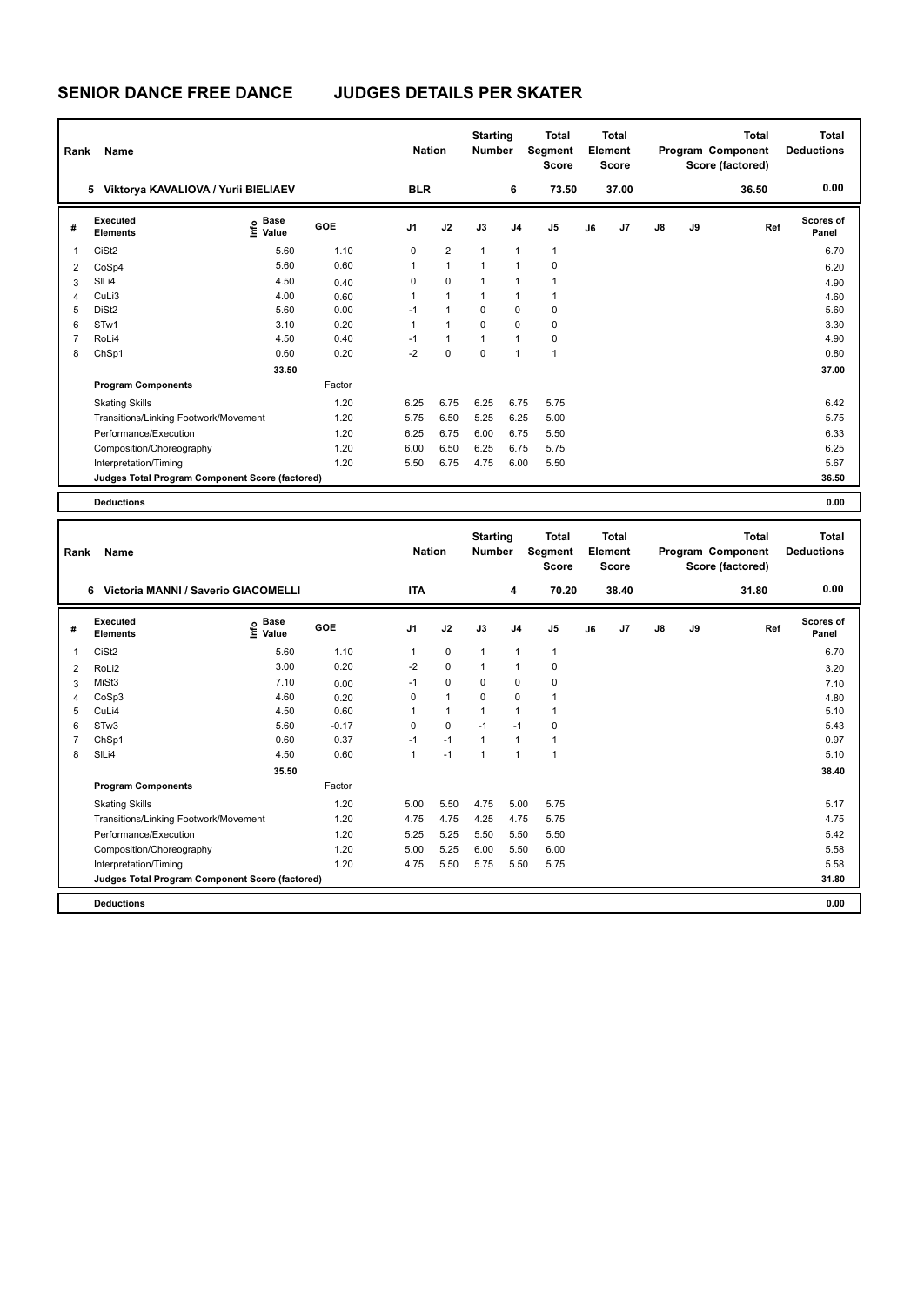| Rank | Name                                             |                                  |         |                | <b>Nation</b>  |                | <b>Starting</b><br><b>Number</b> | Total<br>Total<br>Segment<br>Element<br><b>Score</b><br><b>Score</b> |    |       | <b>Total</b><br>Program Component<br>Score (factored) |    |       | <b>Total</b><br><b>Deductions</b> |
|------|--------------------------------------------------|----------------------------------|---------|----------------|----------------|----------------|----------------------------------|----------------------------------------------------------------------|----|-------|-------------------------------------------------------|----|-------|-----------------------------------|
|      | <b>Peroline OJARDIAS / Michael BRAMANTE</b><br>7 |                                  |         | <b>FRA</b>     |                |                | 3                                | 60.50                                                                |    | 33.50 |                                                       |    | 28.00 | 1.00                              |
| #    | Executed<br><b>Elements</b>                      | <b>Base</b><br>e Base<br>E Value | GOE     | J <sub>1</sub> | J2             | J3             | J <sub>4</sub>                   | J <sub>5</sub>                                                       | J6 | J7    | $\mathsf{J}8$                                         | J9 | Ref   | Scores of<br>Panel                |
| 1    | ST <sub>w</sub> 4                                | 6.60                             | $-0.50$ | 0              | $-1$           | $-1$           | $-1$                             | $-1$                                                                 |    |       |                                                       |    |       | 6.10                              |
| 2    | DiSt <sub>2</sub>                                | 5.60                             | 0.00    | $\Omega$       | $-1$           | $\Omega$       | $\mathbf 0$                      | 0                                                                    |    |       |                                                       |    |       | 5.60                              |
| 3    | SILi3                                            | 4.00                             | 0.20    | $\Omega$       | $\mathbf 0$    | 1              | $\overline{1}$                   | 0                                                                    |    |       |                                                       |    |       | 4.20                              |
| 4    | CiSt <sub>2</sub>                                | 5.60                             | 0.00    | 0              | $-1$           | $\Omega$       | $\Omega$                         | 0                                                                    |    |       |                                                       |    |       | 5.60                              |
| 5    | CoSp4                                            | 5.60                             | 0.60    | 1              | $\mathbf{1}$   | 1              | $\overline{1}$                   | 0                                                                    |    |       |                                                       |    |       | 6.20                              |
| 6    | ChSp1                                            | 0.60                             | 0.60    | $-2$           | $\overline{1}$ | $\overline{1}$ | $\overline{1}$                   | $\mathbf{1}$                                                         |    |       |                                                       |    |       | 1.20                              |
| 7    | RoLi3                                            | 4.00                             | 0.60    | $-1$           | $\mathbf{1}$   | $\overline{1}$ | $\overline{1}$                   | $\overline{1}$                                                       |    |       |                                                       |    |       | 4.60                              |
| 8    | CuLi                                             | 0.00                             | 0.00    |                |                |                |                                  |                                                                      |    |       |                                                       |    |       | 0.00                              |
|      |                                                  | 32.00                            |         |                |                |                |                                  |                                                                      |    |       |                                                       |    |       | 33.50                             |
|      | <b>Program Components</b>                        |                                  | Factor  |                |                |                |                                  |                                                                      |    |       |                                                       |    |       |                                   |
|      | <b>Skating Skills</b>                            |                                  | 1.20    | 4.75           | 4.75           | 4.25           | 4.75                             | 5.00                                                                 |    |       |                                                       |    |       | 4.75                              |
|      | Transitions/Linking Footwork/Movement            |                                  | 1.20    | 4.25           | 4.00           | 4.00           | 4.25                             | 4.25                                                                 |    |       |                                                       |    |       | 4.17                              |
|      | Performance/Execution                            |                                  | 1.20    | 4.25           | 5.25           | 4.50           | 4.75                             | 5.00                                                                 |    |       |                                                       |    |       | 4.75                              |
|      | Composition/Choreography                         |                                  | 1.20    | 4.00           | 5.00           | 5.25           | 5.00                             | 4.75                                                                 |    |       |                                                       |    |       | 4.92                              |
|      | Interpretation/Timing                            |                                  | 1.20    | 4.00           | 5.00           | 4.50           | 4.75                             | 5.00                                                                 |    |       |                                                       |    |       | 4.75                              |
|      | Judges Total Program Component Score (factored)  |                                  |         |                |                |                |                                  |                                                                      |    |       |                                                       |    |       | 28.00                             |
|      | <b>Deductions</b>                                | Extended lifts:                  | $-1.00$ |                |                |                |                                  |                                                                      |    |       |                                                       |    |       | $-1.00$                           |

| Rank           | Name                                            |                           |         |                | <b>Nation</b>  |              | <b>Starting</b><br><b>Number</b> | <b>Total</b><br>Segment<br><b>Score</b> | Total<br>Element<br><b>Score</b> |       |               |    | <b>Total</b><br>Program Component<br>Score (factored) | Total<br><b>Deductions</b> |
|----------------|-------------------------------------------------|---------------------------|---------|----------------|----------------|--------------|----------------------------------|-----------------------------------------|----------------------------------|-------|---------------|----|-------------------------------------------------------|----------------------------|
|                | Maria STAVITSKAYA / Anton SHIBNEV<br>8          |                           |         | <b>RUS</b>     |                |              | 1                                | 59.37                                   |                                  | 32.07 |               |    | 28.30                                                 | 1.00                       |
| #              | Executed<br><b>Elements</b>                     | Base<br>e Base<br>E Value | GOE     | J <sub>1</sub> | J2             | J3           | J <sub>4</sub>                   | J <sub>5</sub>                          | J6                               | J7    | $\mathsf{J}8$ | J9 | Ref                                                   | <b>Scores of</b><br>Panel  |
| 1              | STw3                                            | 5.60                      | $-0.33$ | 1              | $\mathbf 0$    | $-1$         | $-1$                             | $-1$                                    |                                  |       |               |    |                                                       | 5.27                       |
| $\overline{2}$ | CuLi3                                           | 4.00                      | 0.20    | $-2$           | $\mathbf 0$    | $\mathbf{1}$ | $\overline{1}$                   | 0                                       |                                  |       |               |    |                                                       | 4.20                       |
| 3              | CiSt1                                           | 4.10                      | 0.00    | $-1$           | $\mathbf 0$    | $\Omega$     | 0                                | 0                                       |                                  |       |               |    |                                                       | 4.10                       |
| 4              | CoSp4                                           | 5.60                      | 0.20    | 0              | 0              | 1            | $\overline{1}$                   | 0                                       |                                  |       |               |    |                                                       | 5.80                       |
| 5              | SILi4                                           | 4.50                      | $-0.17$ | 0              | $\mathbf 0$    | $-1$         | 0                                | $-1$                                    |                                  |       |               |    |                                                       | 4.33                       |
| 6              | DiSt <sub>2</sub>                               | 5.60                      | $-0.33$ | 0              | $-1$           | $-1$         | 0                                | 0                                       |                                  |       |               |    |                                                       | 5.27                       |
| $\overline{7}$ | RoLi <sub>2</sub>                               | 3.00                      | $-0.50$ | $-2$           | $-1$           | $-1$         | $-1$                             | $-1$                                    |                                  |       |               |    |                                                       | 2.50                       |
| 8              | ChTw1                                           | 0.60                      | 0.00    | $-1$           | $\overline{1}$ | 0            | 0                                | 0                                       |                                  |       |               |    |                                                       | 0.60                       |
|                |                                                 | 33.00                     |         |                |                |              |                                  |                                         |                                  |       |               |    |                                                       | 32.07                      |
|                | <b>Program Components</b>                       |                           | Factor  |                |                |              |                                  |                                         |                                  |       |               |    |                                                       |                            |
|                | <b>Skating Skills</b>                           |                           | 1.20    | 4.50           | 4.50           | 5.50         | 5.25                             | 5.25                                    |                                  |       |               |    |                                                       | 5.00                       |
|                | Transitions/Linking Footwork/Movement           |                           | 1.20    | 4.00           | 3.75           | 4.50         | 4.75                             | 4.00                                    |                                  |       |               |    |                                                       | 4.17                       |
|                | Performance/Execution                           |                           | 1.20    | 4.25           | 4.50           | 5.75         | 5.50                             | 5.00                                    |                                  |       |               |    |                                                       | 5.00                       |
|                | Composition/Choreography                        |                           | 1.20    | 4.75           | 4.00           | 4.75         | 5.25                             | 5.00                                    |                                  |       |               |    |                                                       | 4.83                       |
|                | Interpretation/Timing                           |                           | 1.20    | 3.75           | 4.25           | 5.00         | 5.00                             | 4.50                                    |                                  |       |               |    |                                                       | 4.58                       |
|                | Judges Total Program Component Score (factored) |                           |         |                |                |              |                                  |                                         |                                  |       |               |    |                                                       | 28.30                      |
|                | <b>Deductions</b>                               | Extended lifts:           | $-1.00$ |                |                |              |                                  |                                         |                                  |       |               |    |                                                       | $-1.00$                    |